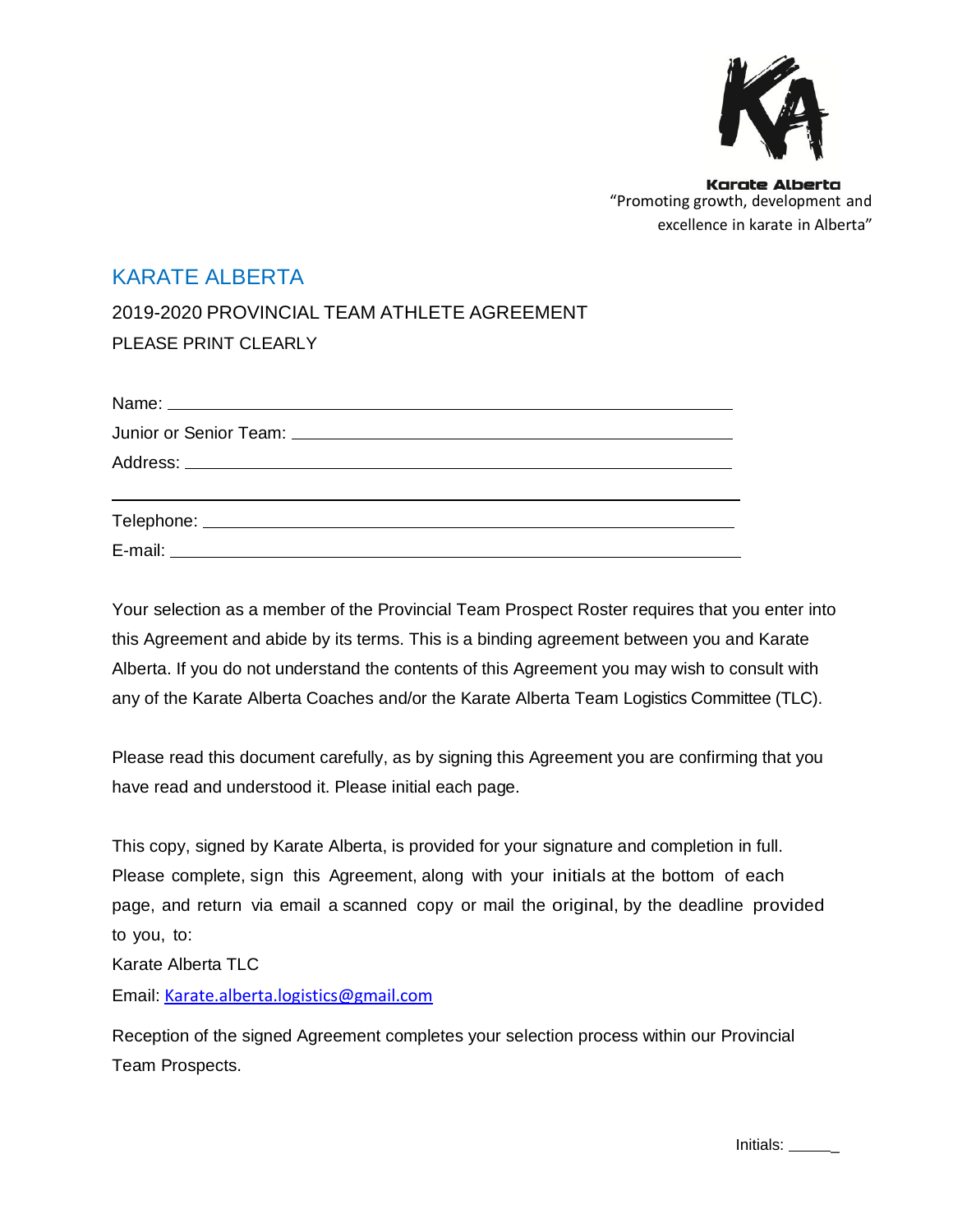

### KARATE ALBERTA

2019-2020 PROVINCIAL TEAM ATHLETE AGREEMENT

BETWEEN:

### KARATE ALBERTA

c/o Karate Alberta TLC Calgary AB

AND

NAME OF ATHLETE:

Address of Athlete:

(Hereinafter referred to as the "Athlete")

WHEREAS the Athlete wishes to be an active competitor in Karate Alberta's sanctioned events with his or her rights and obligations clearly defined;

WHEREAS Karate Alberta is recognized by Karate Canada and Alberta Sport as a Provincial Organization governing the sport of karate in Alberta;

WHEREAS Karate Alberta and the Provincial Team Athletes recognize the need to clarify

the relationship between them by establishing their respective rights and obligations;

AND WHEREAS Karate Canada requires each PTSO to certify the eligibility of each

Provincial Team Athlete to compete as a member in good standing;

NOW THEREFORE the parties agree to the following: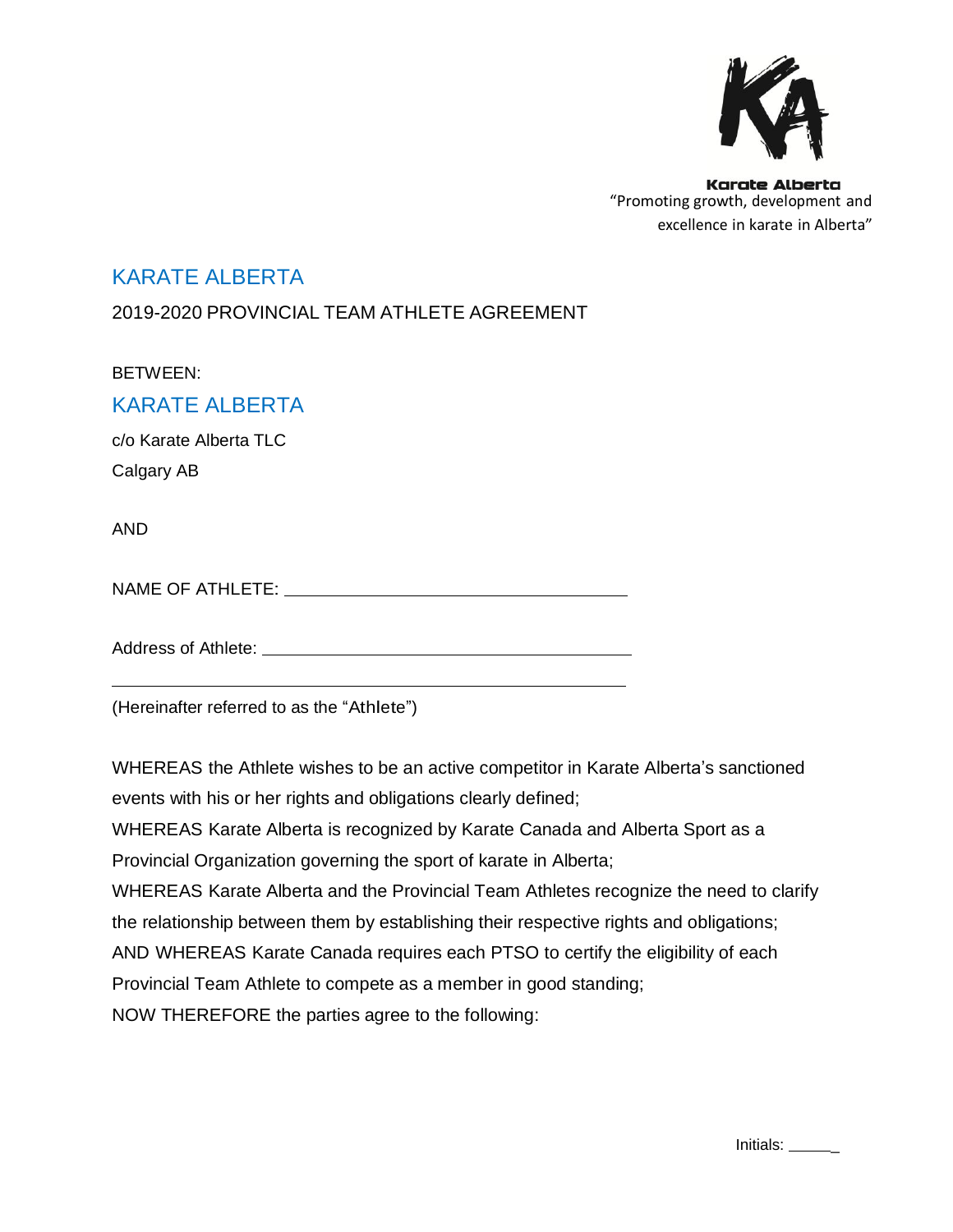

# Obligations of Karate Alberta 1.0 Karate Alberta shall:

a) organize, select and operate teams of athletes, coaches and other necessary support staff to represent the province of Alberta in the sport of karate at selected events throughout the country;

b) publish selection criteria for all provincial team prospects national teams at least three months before the selection for the Karate Canada National Championships;

c) conduct selection of members to all provincial teams in a manner that is in conformity with the generally accepted principles of natural justice and procedural fairness;

d) organize programs for the development and provision of coaching expertise and officials in the province of Alberta, in accordance with the budget of Karate Alberta;

e) supply the Athlete selected to be a member of the Provincial Team Roster with the option to purchase Provincial Team apparel at a reasonable cost, in accordance to the budget of Karate Alberta;

f) regularly provide Provincial Team program information (training and competitions) to the Athlete in the form of emailed correspondence;

g) provide funding for the Athlete for training camps and competitions in accordance with the budget of Karate Alberta;

h) provide for an athlete representative elected by the Karate Alberta coaches to sit as a voting member of the Karate Alberta Coaching Committee; and

i) provide an appeal procedure that is in conformity with the principles of natural justice and procedural fairness, which shall include access to an independent dispute resolution process with respect to any dispute the Athlete may have with the PTSO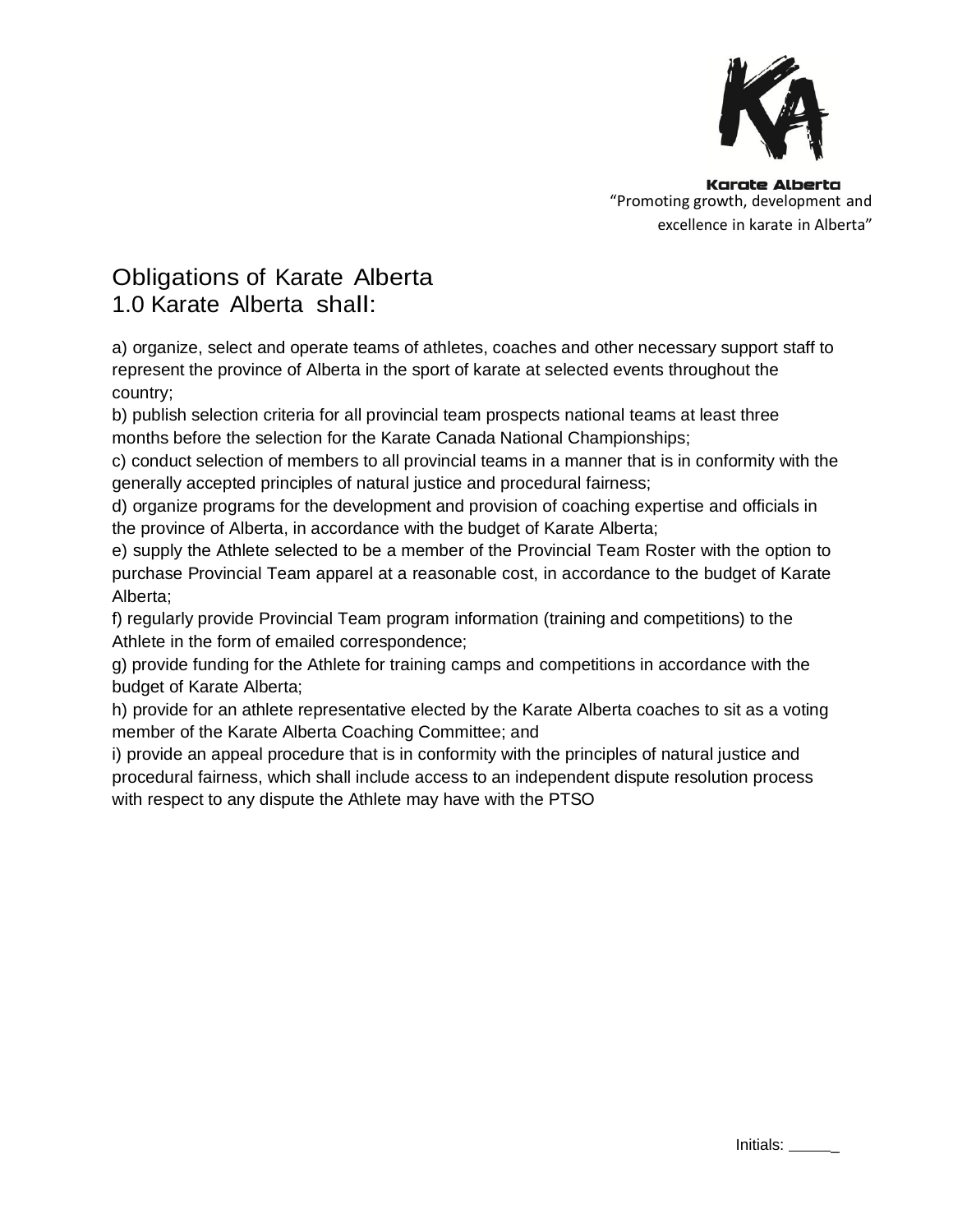

# Athlete's Obligations 2.0 The Athlete shall:

a) recognize the responsibilities of the Provincial Team Coaches and Team Leaders / Managers (or their appointed substitutes) in coaching and team management-related decisions, and follow the training and competitive program / plan provided by the Provincial Team Coaches or their designate, when applicable;

b) avoid living in an environment not conducive to high-performance achievements or taking any deliberate action that puts the athlete's ability to perform at risk or limits performance;

c) provide the Provincial Team Head Coach or designate if deemed necessary, by email, with an annual training chart and monthly updates of changes to the chart or any other appropriate information that Karate Alberta may request, as applicable;

d) participate in all mandatory training camps and competitions as detailed in Appendix A of this agreement;

e) notify Karate Alberta immediately in writing of any injury or other legitimate reason that will prevent the Athlete from participating in a mandatory training and/or an upcoming event referred to in Appendix A of this Agreement and ensure in the case of an injury that a certificate from a medical doctor setting out the specific nature of the injury is forwarded to Karate Alberta, within three weeks of the injury;

f) dress in the Provincial Team apparel / uniform and other official clothing, if applicable and as requested, while travelling or participating as part of the Provincial Team;

g) avoid any action or conduct that would reasonably be expected to significantly disrupt or interfere with a competition or the preparation of any Athlete for a competition;

h) For Senior athletes: during/or at Provincial and/or National Team training camps and competitions, avoid alcoholic consumption to a level that would reasonably be expected to impair the Athlete's ability to speak, walk or drive, or cause the Athlete to behave in a disruptive manner;

i) For Junior athletes: during/or at Provincial and/or National Team training camps and competitions, refrain from alcohol consumption altogether;

j) adhere to and comply with Karate Canada's Code of Conduct, policies and appeal procedure; k) avoid the use of banned substances and/or marijuana and methods that contravene the rules of International Olympic Committee (IOC), the rules of the respective International Federation and the Canadian Anti-Doping Program;

l) avoid the possession of anabolic drugs and neither supply such drugs to others directly or indirectly nor encourage or condone their use by knowingly aiding in any effort to avoid detection of the use of banned substances or banned performance enhancing practices;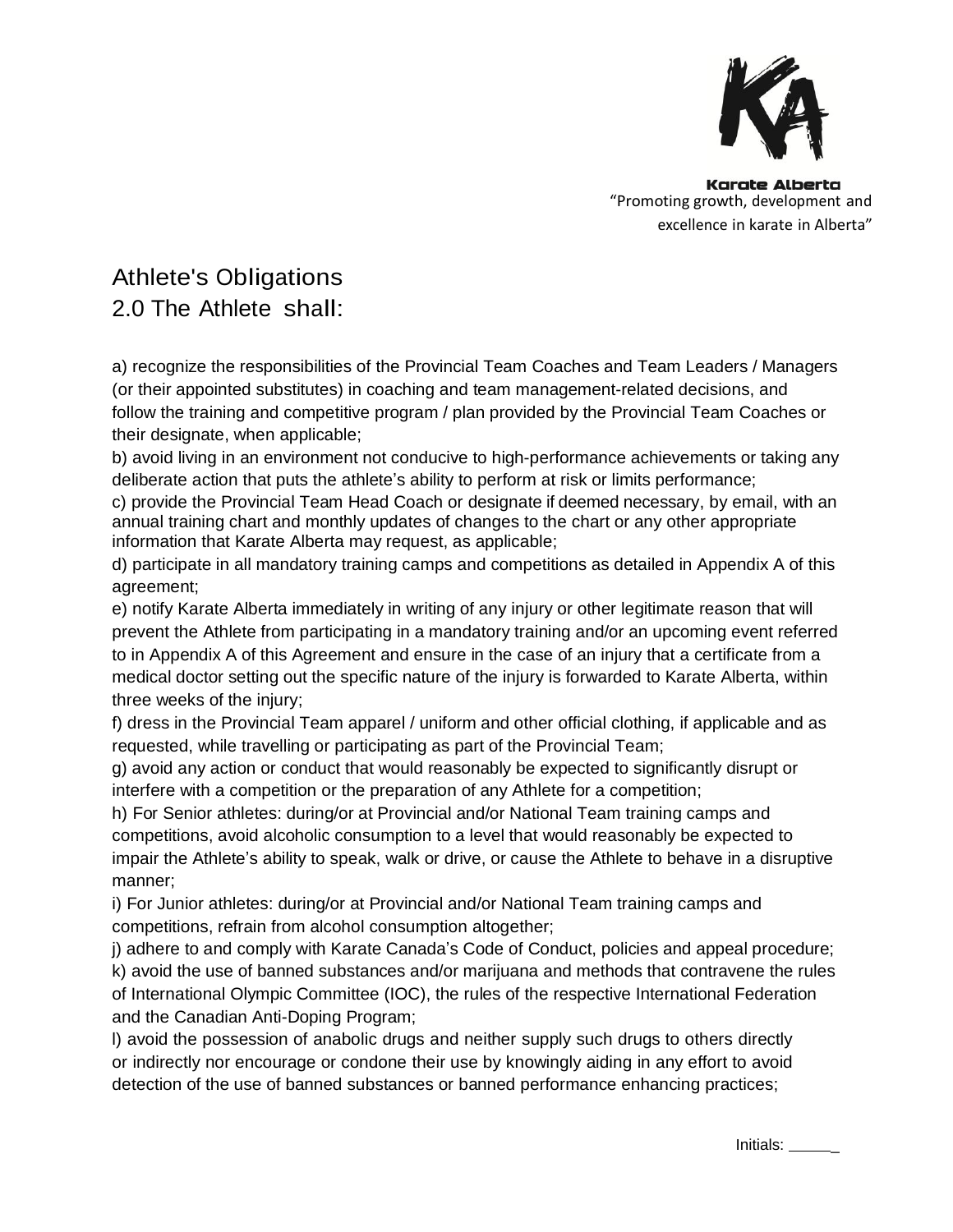

m) when using social media, avoid any messages that:

- n) may constitute harassment, discrimination, cyber bullying or violence;
- o) are hurtful, malicious, degrading or otherwise offensive to an individual or group of individuals;
- p) refer to controversial or potentially inflammatory subjects including, but not limited to, politics, sex, and religion;
- q) are damaging to Karate Alberta and/or Karate Canada's brand and/or relationships with our
- r) stakeholders and funding partners;
- s) divulge confidential or proprietary information that belongs to Karate Alberta;
- t) failure to respect the privacy of others by disclosing personal information without consent.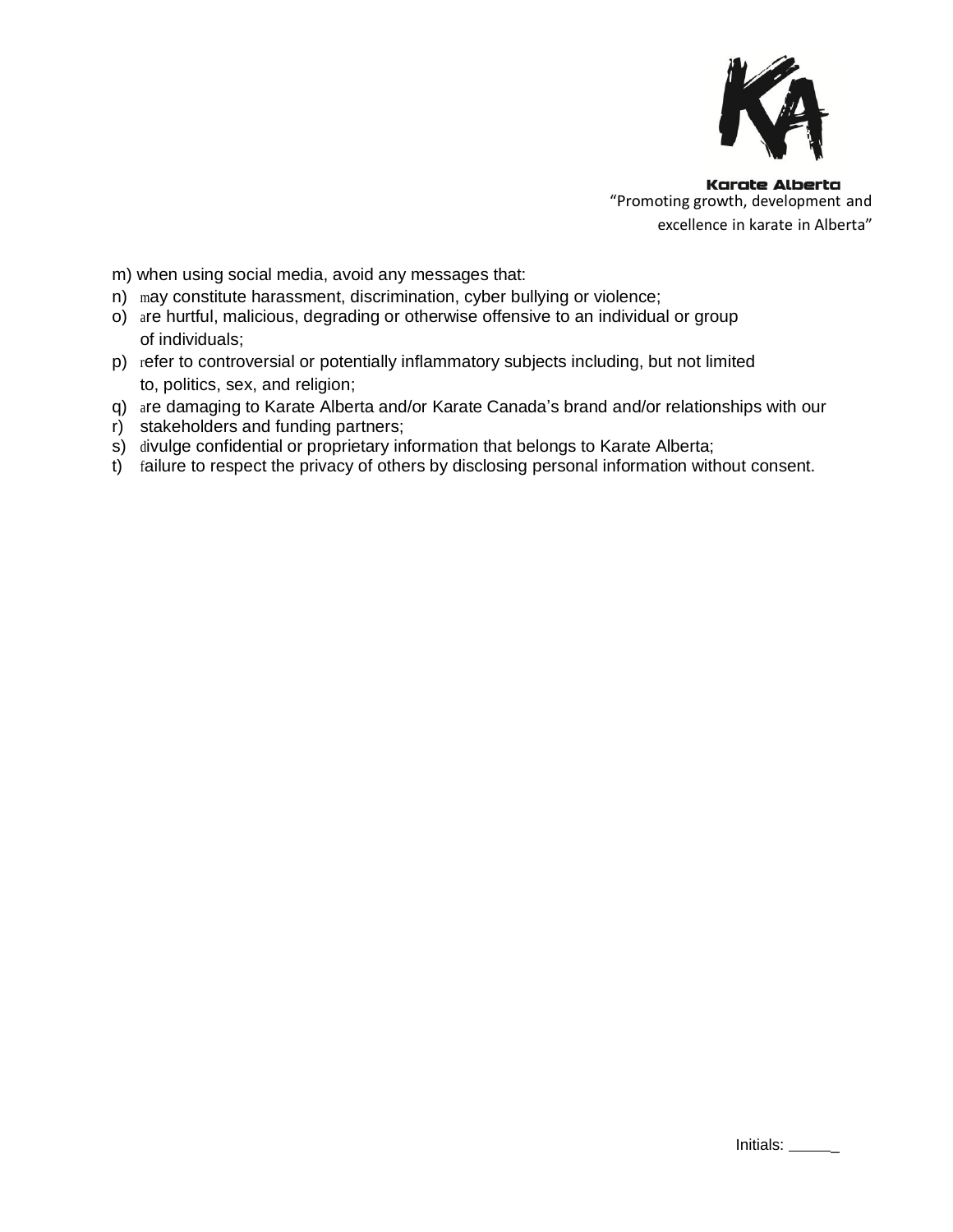

# 3. Default of Agreement

a) Where one of the parties to this agreement is of the opinion that the other party has failed to conform with its obligations under this agreement, the following shall occur forthwith:

i) The one party shall notify the other party in writing of the particulars of the alleged default.

ii) If there exists a reasonable opportunity to correct the default and the default is not so fundamental as to amount to a repudiation of this agreement, the notifying party shall indicate in the notice the steps to be taken to remedy the default and a reasonable period of time to complete the remedial steps.

iii) The parties agree that the giving of the above referred-to notice by a party will not prevent that party from later asserting that the default was so fundamental as to amount to a repudiation of this agreement.

b) If the party receiving the notice remedies the breach within the specified time, the dispute shall be considered resolved and neither party shall have any recourse against the other concerning the matter alleged to comprise the default. If the party receiving the notice fails to remedy the breach within the specified time and either party wishes recourse against the other concerning the matters alleged to comprise the default, that party shall use the dispute settlement mechanism of this agreement to resolve the differences between the parties.

Duration of Agreement

This Agreement comes into force on December 14, 2019 (Juniors) or January 18, 2020 (Seniors) and terminates on June 30, 2020

Date\_\_\_\_\_\_\_\_\_\_\_\_\_\_\_\_\_\_\_\_\_

Coaching Staff, Karate Alberta

Athlete Date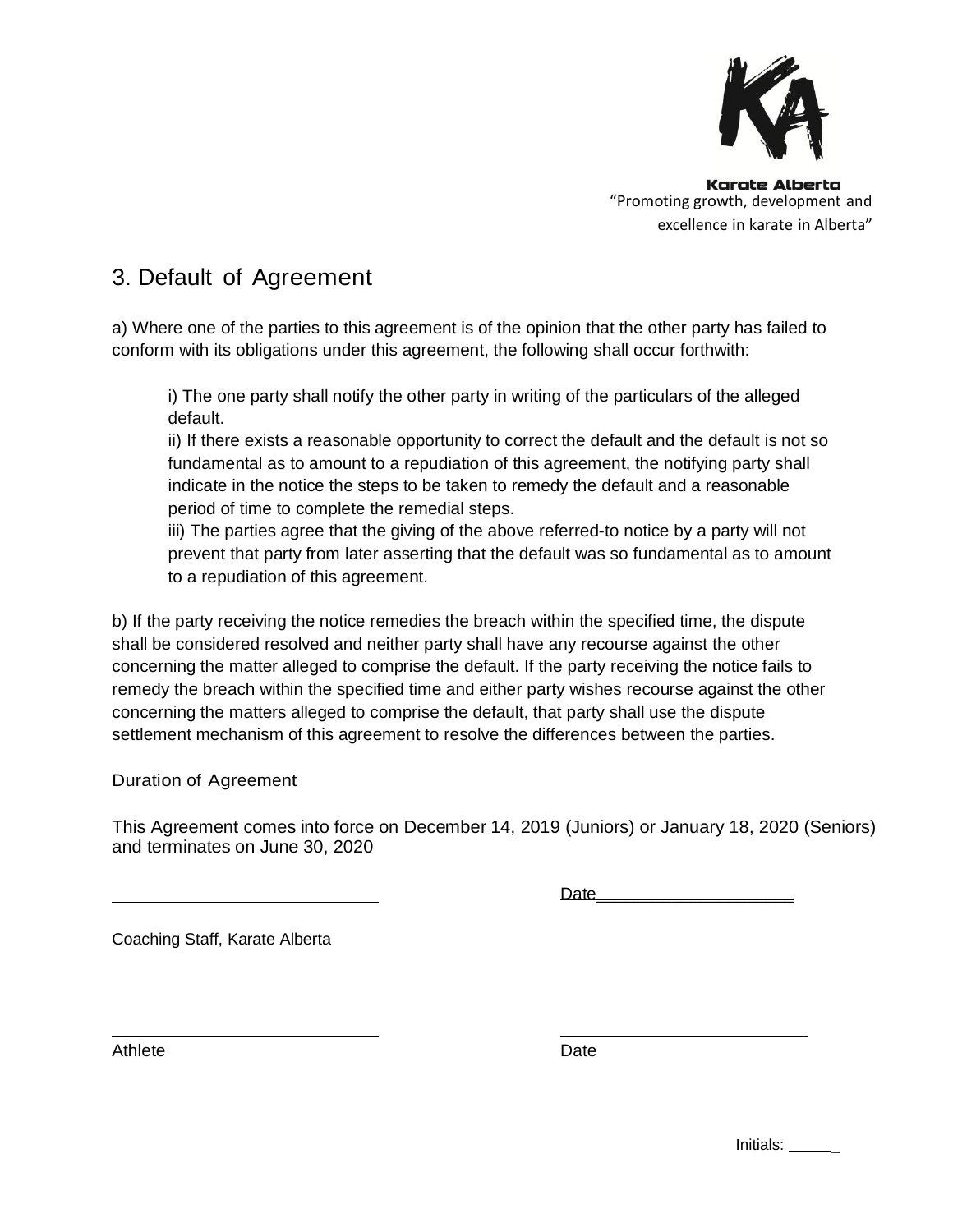

### KARATE ALBERTA

### 2019-2020 PROVINCIAL TEAM ATHLETE AGREEMENT

### THIS SECTION MUST BE COMPLETED IF THE ATHLETE IS 17 YEARS OF AGE OR UNDER

#### PARENT/GUARDIAN INDEMNITY AGREEMENT

A parent or guardian's signature must accompany the Provincial Team Athlete Agreement if the Athlete is under the age of 18 at the time of signing the Agreement. This signature is in addition to and not in place of the Athlete's signature on the Agreement.

I am the parent/quardian of  $\frac{1}{2}$  am the parent/quardian of  $\frac{1}{2}$  am in the parent/quardian of  $\frac{1}{2}$  and  $\frac{1}{2}$  and  $\frac{1}{2}$  and  $\frac{1}{2}$  and  $\frac{1}{2}$  and  $\frac{1}{2}$  and  $\frac{1}{2}$  and  $\frac{1}{2}$  and  $\frac{1}{2$ on and is therefore a minor at the time of signing the Provincial Team Athlete Agreement with Karate Alberta.

I recognize that the Athlete derives benefits from signing this Agreement and accept that my child/ward signs the Provincial Team Athlete Agreement. I also recognize that the Athlete assumes obligations and I further recognize Karate Alberta's desire and need to enforce these obligations.

In consideration of the Athlete and Karate Alberta entering into the Provincial Team Athlete Agreement, I hereby agree to indemnify and hold harmless Karate Alberta from any losses which Karate Alberta may incur as a result of the breach of any provision of this Agreement by the Athlete. This indemnification shall survive termination of this Agreement

Parent/Guardian name Date

Parent/Guardian signature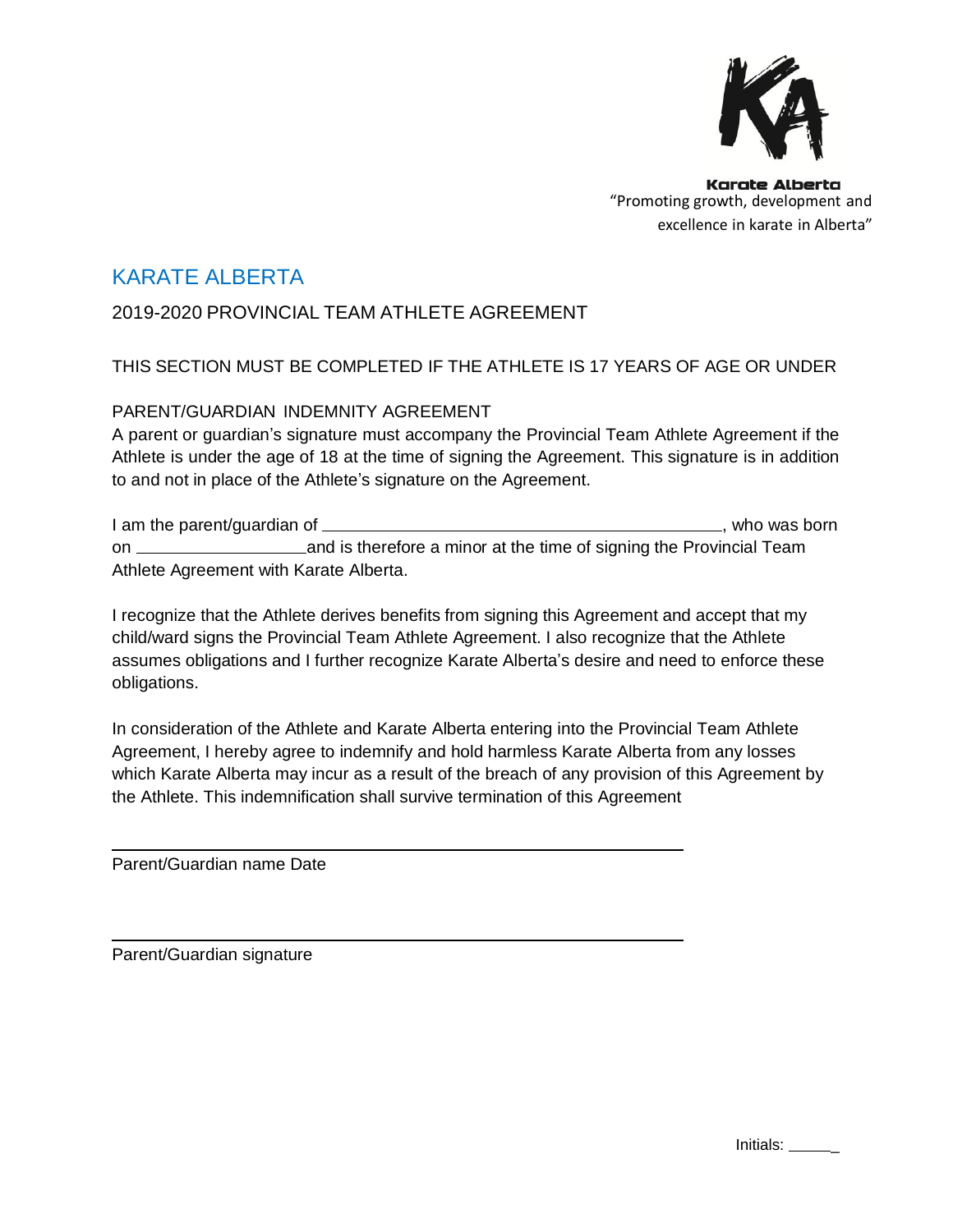

# EXPECTATIONS OF APPROPRIATE CONDUCT

### **INTRODUCTION**

Members of Karate Alberta are expected to conduct themselves at all times in the spirit of fair play and in a responsible manner. While representing Alberta, it is expected that all participants (athletes, team captains, coaches and team managers) will fulfill their roles and responsibilities as outlined in this handbook. Individuals who fail to do so will be subject to discipline. Though several infractions have been listed in this document, please note that this is not inclusive. All parties concerned will deal with any infraction in an appropriate manner.

Karate Alberta is committed to providing an environment in which all individuals are treated with respect. Team members will refrain from comments or behaviors that are disrespectful, offensive, abusive, racist or sexist. Being a member of Karate Alberta is an honor and should be treated as such.

Exhibiting behavior which is unbecoming of a Karate Alberta member or which negatively reflects on the association or the Province of Alberta is strictly prohibited. All members of Karate Alberta will represent Alberta with dignity, personal integrity and within the spirit of fair play at all times. All members of Karate Alberta will show respect for the social and cultural values of their own team members, officials, athletes from other provinces and territories, and host personnel.

At any-time you are travelling with Karate Alberta, if you or someone else finds themselves in an uncomfortable situation and is unsure of what to do, please contact the Team Coach or Team Manager.

Athletes are expected to work as a team and support each other as a team. While other team members are competing, it is expected that athletes are in the stands as much as possible supporting and cheering for the Karate Alberta Team. It is also expected that athletes act respectfully to the other provincial teams, officials or volunteers, no matter what the circumstances.

Athletes should not expect to get any homework/studying done throughout the weekend. Athletes are expected to be ready to compete and to enjoy the experience of being at Trainings and Nationals. Outside distractions are discouraged.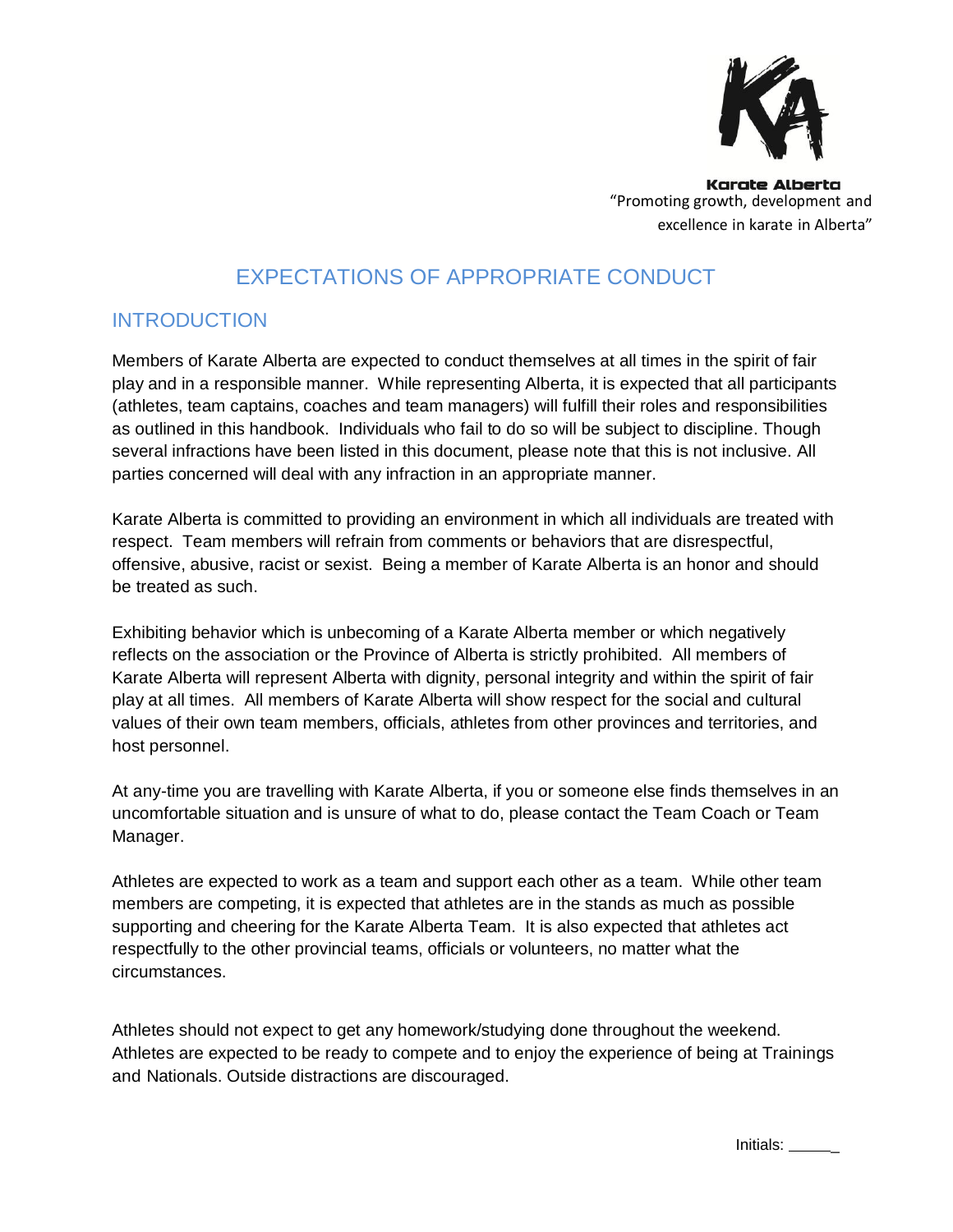

# ALCOHOL, TABACCO AND BAN SUBSTANCE

Alberta Law defines a minor as a person under the age of 18 years. This is also the legal age in Quebec and Manitoba. The legal age in the rest of the country is 19 years of age.

Minors shall not consume alcohol and not use any tobacco products at any time during team travel to or from the event. Tobacco products would include marijuana as it is considered a ban substance based on the World Anti-Doping Agency ('WADA') and the International Olympic Committee ('IOC') lists. Minors found possessing any alcohol or tobacco products will have these items confiscated, and may be subject to further discipline. The WORLD ANTI-DOPING CODE INTERNATIONAL STANDARD list (APPENDIX B) released effective January 1, 2019 notes the following:

#### **CANNABINOIDS**  $S$

The following cannabinoids are prohibited:

- · Natural cannabinoids, e.g. cannabis, hashish and marijuana,
- · Synthetic cannabinoids e.g.  $\Delta$ 9-tetrahydrocannabinol [THC] and other cannabimimetics.

All Karate Alberta members who are of legal drinking age are encouraged to take reasonable steps to manage the responsible consumption of alcoholic beverages in social situations associated with the events and should make every attempt not to consume alcohol in the presence of minor athletes.

### ATHLETE CURFEW

Curfew will be decided by the Karata Alberta Coaches in conjunction with the the TLC. All athletes, coaches, and managers will stay in their assigned room accommodation and all athletes will abide by the curfew.

All members of Karate Alberta will show respect for their own team members and other team members, athletes, coaches, officials, volunteers and team managers of all provinces and territories by not creating a disturbance or disruption after the established curfew.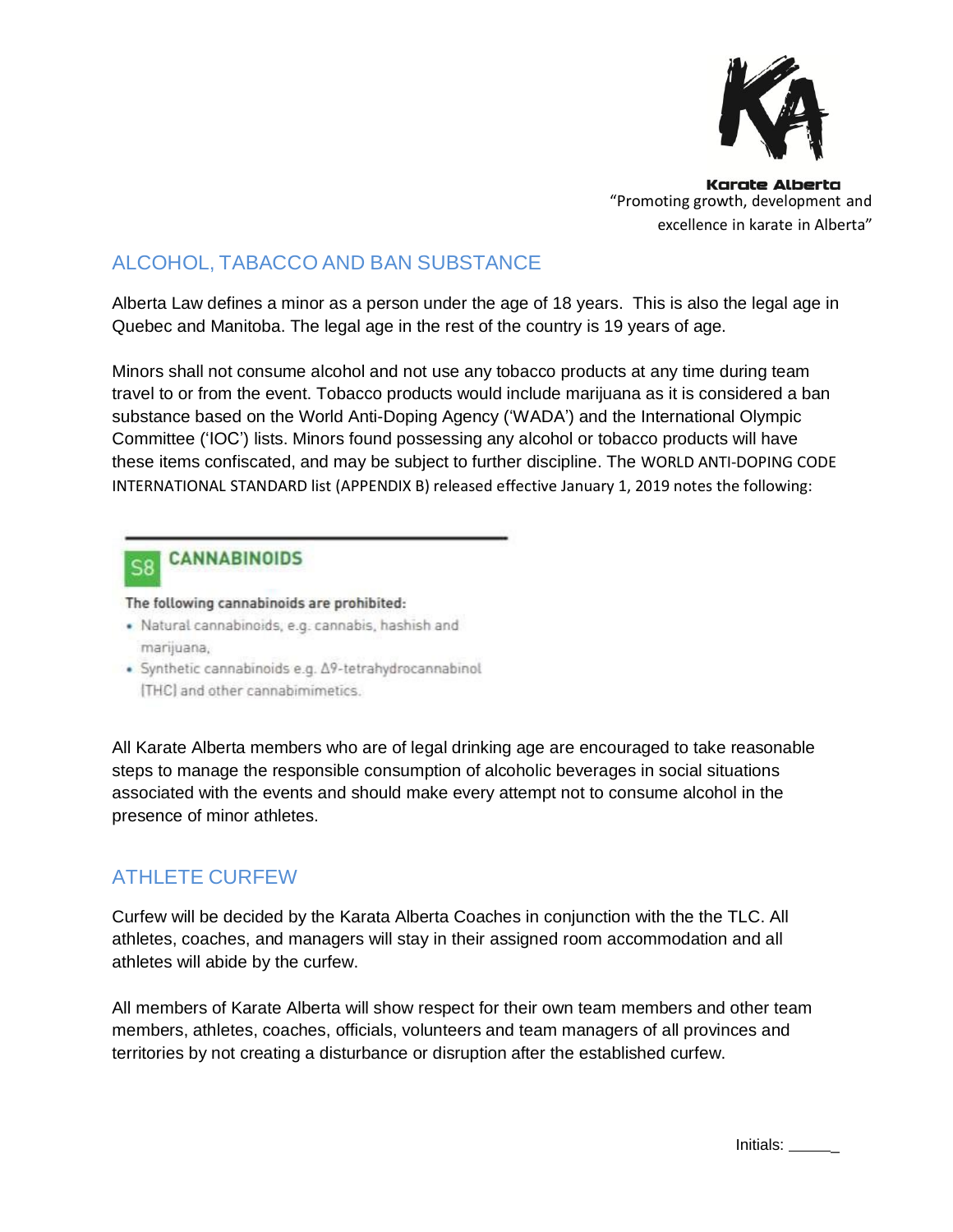

Athletes are encouraged to socialize politely in public spaces. Athletes who chose to socialize in another athlete's room must do so respectfully, with a Team Alberta buddy, and the door must be left open more than ½ way.

### ILLEGAL DRUGS

All Karate Alberta members will be "drug-free" except for medication prescribed by a physician that has been declared to the Team Manager. There will be zero tolerance for the use of illegal drug substances by any member of Karate Alberta. Any team member found in the possession of illegal drugs will be subject to discipline.

### SOCIAL MEDIA

Athletes are reminded that they are representing the Province of Alberta and the sport of karate. All forms of communication on social media should reflect the highest standard of expectations of the athletes. Any inappropriate use of social media that has the potential to negatively impact the reputation of the athletes, coaches, or team will be subject to disciplinary action.

### CELL PHONE/SMART PHONE USE

While the Karate Alberta coaches and team managers acknowledge that cell phones will provide an effective and efficient means of communication with the team, between athletes, between athletes and their families and friends, and can also be used to help prepare an athlete for competition (i.e. listening to music); the coaches and managers also realize that cell phones/smart phones can create unhealthy distractions during competition. Athletes are reminded that outside of communication and event preparation, during the competition they are expected to be fully participating in the competition including training, physical and mental preparation, and supporting their teammates when not competing. The coaches and managers would also like to remind the athletes that communication during the competition is subject to the same expectations that have been laid out in the code of conduct. Any communication that is determined to be disrespectful or inappropriate will be subject to disciplinary action.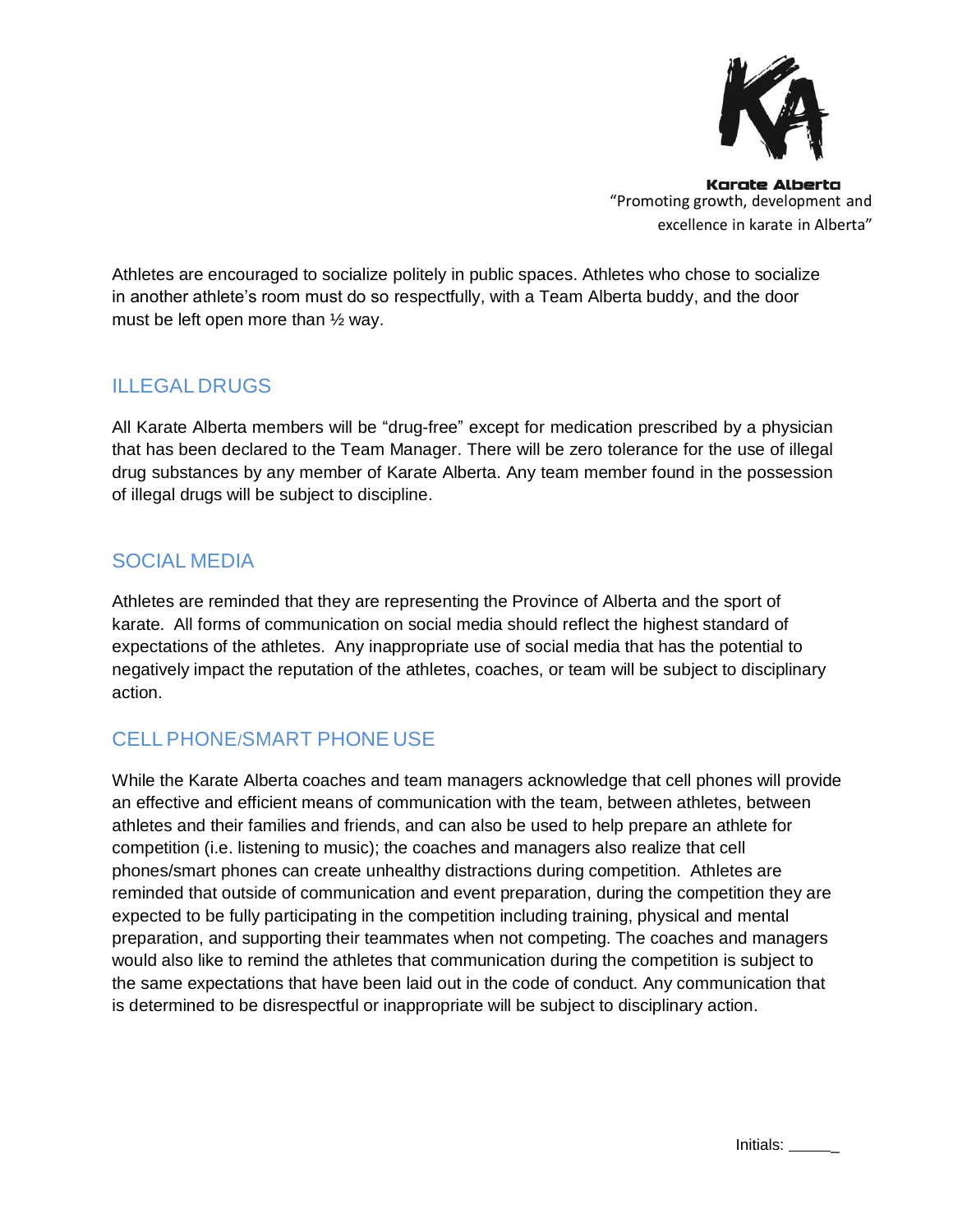

## FINANCIAL RESPONSIBILITIES

1. Pre Camp & Qualification Event - \$100 per athlete This includes the Saturday tournament and Sunday training Team training fees ‐ \$50.00 per individual scheduled session

- a. Price is applicable to all provincial and regional training camps/sessions
- b. For families with 2 or more team prospects the price for the second individual is reduced by 50%
- c. Paying for the team training fees does not guarantee you a spot on the provincial team.
- 2. Karate clinic fees \$75.00 per individual session
	- a. For families with 2 or more team prospects the price for the second individual is reduced by 50%
- 3. Volunteer Bond \$200 cheque
	- a. Section **Error! Reference source not found.** for more information

### KARATE ALBERTA 3-STRIKES POLICY

The KA provincial team has implemented a 'strike policy' for all team prospects. If an athlete fails to adhere to the rules and policies implemented to benefit the individual and the team the coaches and/or coaching committee may pursue disciplinary action against the athlete. If the infraction is great enough the team member can be suspended or expelled from the team immediately and/or indefinitely.

All athletes competing in the Junior and Senior categories will follow the 3-strike policy. Athletes who receive three strikes will not be able to attend Nationals.

With the Senior and Juniors Nationals being split into two separate tournaments, Karate Alberta has revised the strike policy for U21 athletes wishing to participate in both National Championships. All athletes in the U21 category, trying out for Junior & Senior Teams, will be expected to attend both the trainings for the Senior and Junior team. Since there will be more trainings and opportunities for development, .(the athlete is expected to participate in both team trainings, the strikes will not cross accumulate, if the athlete intends on making both teams, they need to meet the requirements for both teams. However, disciplinary measures can be applied for both teams.

#### Actions that constitute a 'strike'

- Unexcused absences from all mandatory trainings and/or clinics will receive a minimum of two strikes
- You must attend all training sessions
- Unexcused late arrival to training
- Not contributing to set up and take down of equipment at team trainings and team events.
- Late payment of training or seminar fees or submission of required paperwork/forms